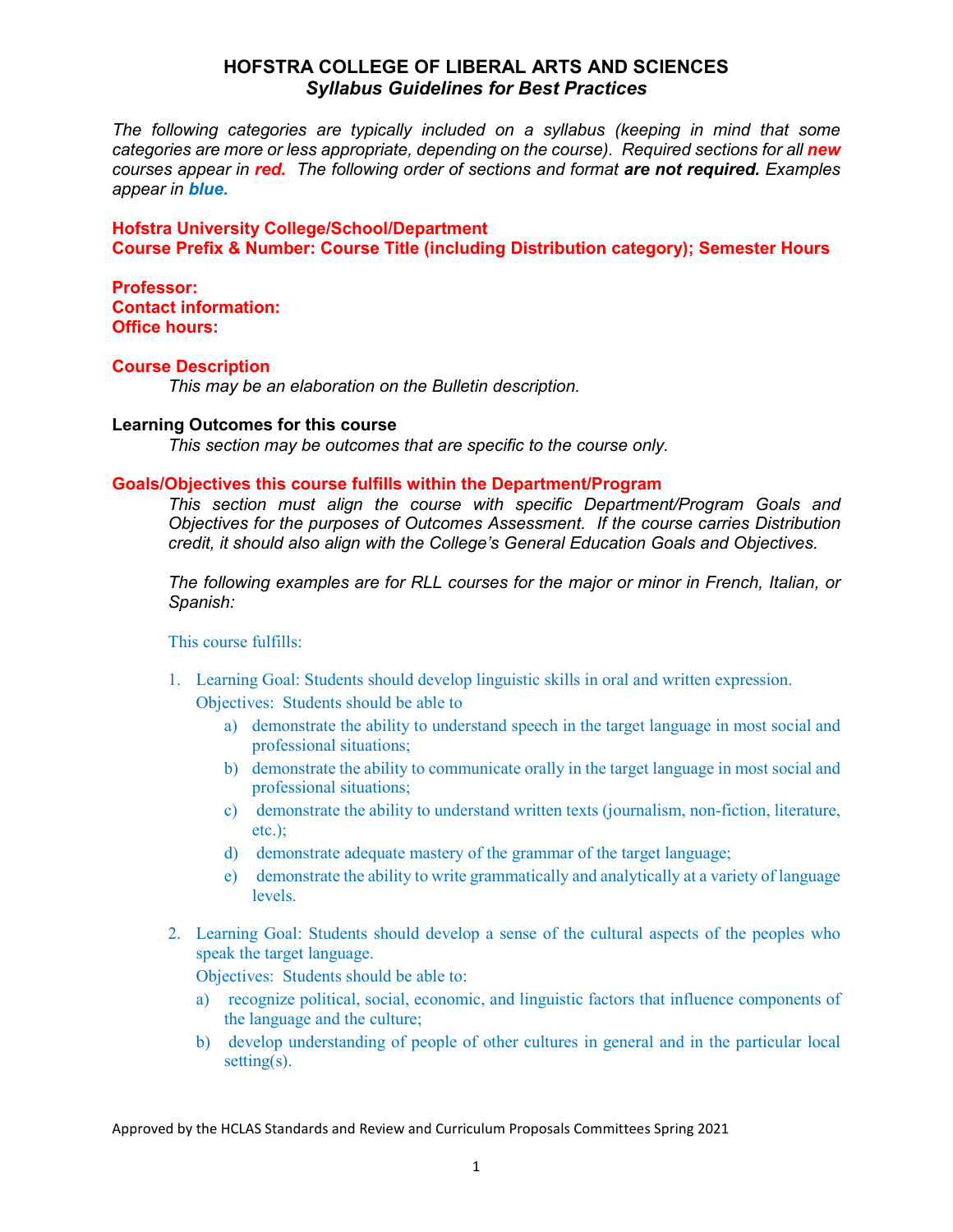# *OR a more abbreviated version could be:*

This course fulfills:

Goal 1. Students should develop linguistic skills in oral and written expression and Goal 2. Students should develop a sense of the cultural aspects of the peoples who speak the target language of the Department Goals and Objectives which can be found on the Department webpage at:

[https://www.hofstra.edu/academics/colleges/hclas/rll/rll\\_goalsobjs.html](https://www.hofstra.edu/academics/colleges/hclas/rll/rll_goalsobjs.html)

# **Goals/Objectives this course fulfills within the College (if for Distribution credit ONLY)**

*If a course is a Distribution course, it should also be tracked to the HCLAS Distribution Goals and Objectives:*

This course also fulfills:

- 3. Learning Goal: For distribution courses in translation, students will develop an understanding of other cultures through translations of literature as well as non-fiction documentation that originate from the region where the target language is used as an official mode of expression. Objectives: Students should be able to accomplish the following:
	- a) develop an understanding of people of other cultures in general and in the particular local setting with individuals of those cultures;
	- b) develop an appreciation of the political, social, economic and linguistic factors, including prejudices, that characterize the human experience across cultures in the particular local setting(s) with individuals of those cultures;
	- c) understand the historical, social, and political context of literary works and apply that knowledge to a literary analysis of those works.

# *OR a more abbreviated version could be:*

This course also fulfills:

Goal 4. Cultural and Global Awareness of the General Education Goals and Learning Objectives in the College of Liberal Arts and Sciences which can be found on the College webpage at: <https://www.hofstra.edu/liberal-arts-sciences/goals-learning-objectives.html>

# **Course Goals for First-Year Seminars (for FYC seminars ONLY)**

*The following five course goals are required for all first-year seminars, and should appear on FYC seminar syllabi:*

- 1. The course will cultivate intellectual curiosity
- 2. The course will foster competencies in critical thinking
- 3. The course will foster competencies in oral, written, and/or artistic communication
- 4. The course will encourage engagement with your peers and seminar instructor
- 5. The course will facilitate your adjustment to college

## **Learning Outcomes for accreditation (if in an accredited program ONLY)**

*(The following example is for OTH 223L: Occupational Engagement and Performance accredited by the Accreditation Council for Occupational Therapy Education)*

## **ACOTE (2018) Standards addressed in this course:**

B.4.1. Demonstrate therapeutic use of self, including one's personality, insights, perceptions, and judgments, as part of the therapeutic process in both individual and group interaction.

Approved by the HCLAS Standards and Review and Curriculum Proposals Committees Spring 2021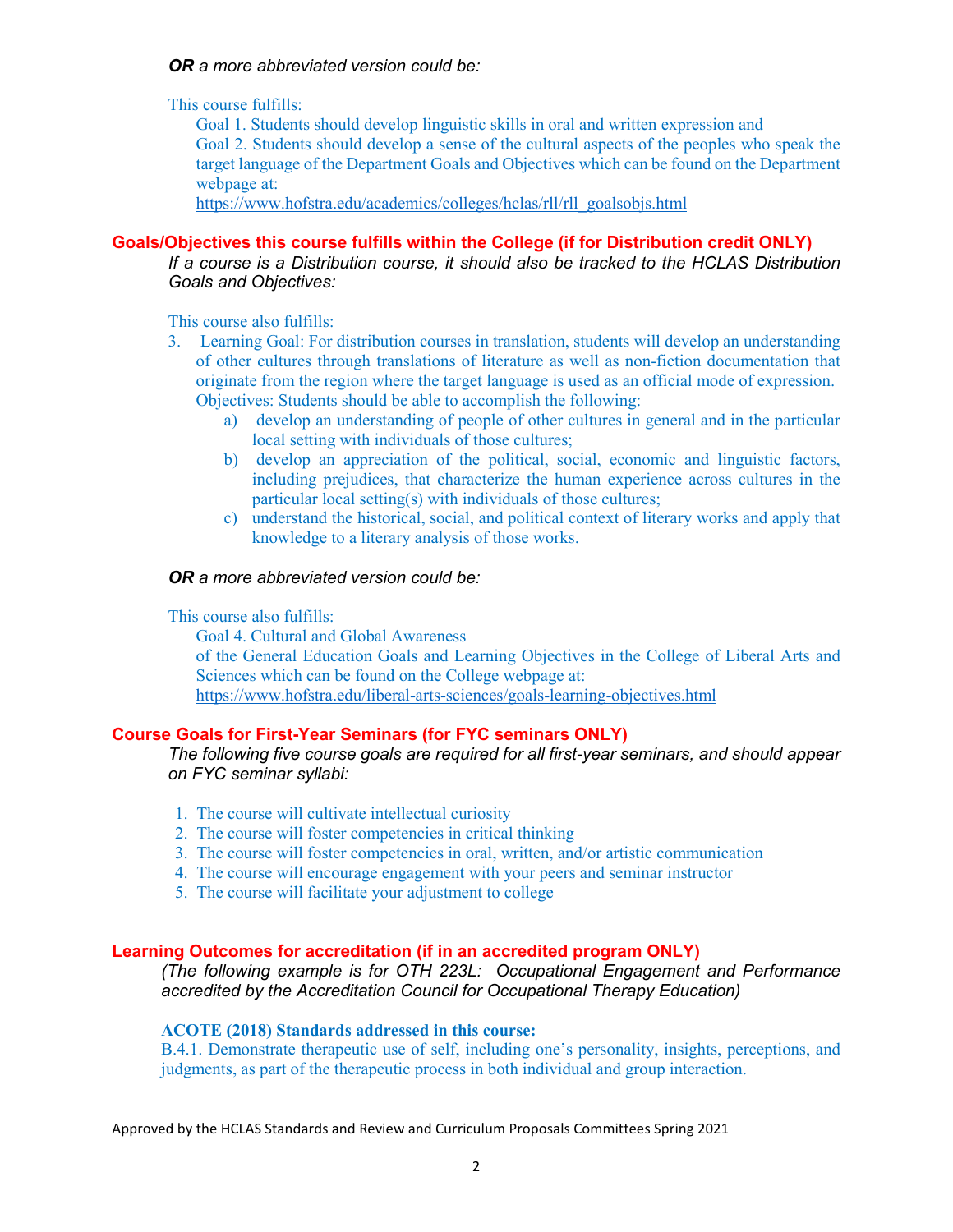B.4.2. Clinical Reasoning. Demonstrate clinical reasoning to evaluate, analyze, diagnose, and provide occupation-based interventions to address client factors, performance patterns, and performance skills.

B.4.3. Occupation-Based Interventions. Utilize clinical reasoning to facilitate occupation-based interventions that address client factors. This must include interventions focused on promotion, compensation, adaptation, and prevention

B4.16 Evaluate and provide interventions for dysphagia and disorders of feeding and eating to enable performance, and train others in precautions and techniques while considering client and contextual factors.

#### **Course requirements**

*This section might include materials, costs, or specific computer needs.*

### **Assignments**

*For new course proposals or requests for Distribution tags on existing courses, a detailed description of course assignments or at least one sample assignment must be attached.* 

# **Required Text(s)/Readings**

#### **Grading Criteria**

*FPS #10 states that the "faculty member's policy for establishing the final grade must be clearly stated in the syllabus." Therefore, in addition to points or percentages please include a grading scale for the final grade or, if your course is graded on a curve, an explanation of that calculation, similar (but not limited to) the following possible examples:*

*Sample grading Scales:*

| A           | $100 - 93$ | A | 90%-100%      |
|-------------|------------|---|---------------|
| $A -$       | $92 - 90$  | B | $80\% - 89\%$ |
| $B+$        | $89 - 87$  | C | $70\% - 79\%$ |
| B           | $86 - 83$  | D | $60\% - 69\%$ |
| $B -$       | $82 - 80$  | F | $~160\%$      |
| $C+$        | $79 - 77$  |   |               |
| $\mathbf C$ | $76 - 73$  |   |               |
| $C-$        | $72 - 70$  |   |               |
| $D+$        | $69 - 67$  |   |               |
| D           | $66 - 60$  |   |               |
| F           | $59 - 0$   |   |               |
|             |            |   |               |

*NOTE: Hofstra's official final grading scale does not include an A+ or a D-.* 

*Sample explanations of grading on a curve:*

Individual exams are worth points, not letter grades. An approximate letter grade scale for each exam, based upon the normal curve of the entire class's scores will be posted after each exam. The distribution usually falls along these lines:

Top 20-25% A next 20-25% B next 50-55% C next 5-10% D scores below 50% of possible points – F

Approved by the HCLAS Standards and Review and Curriculum Proposals Committees Spring 2021